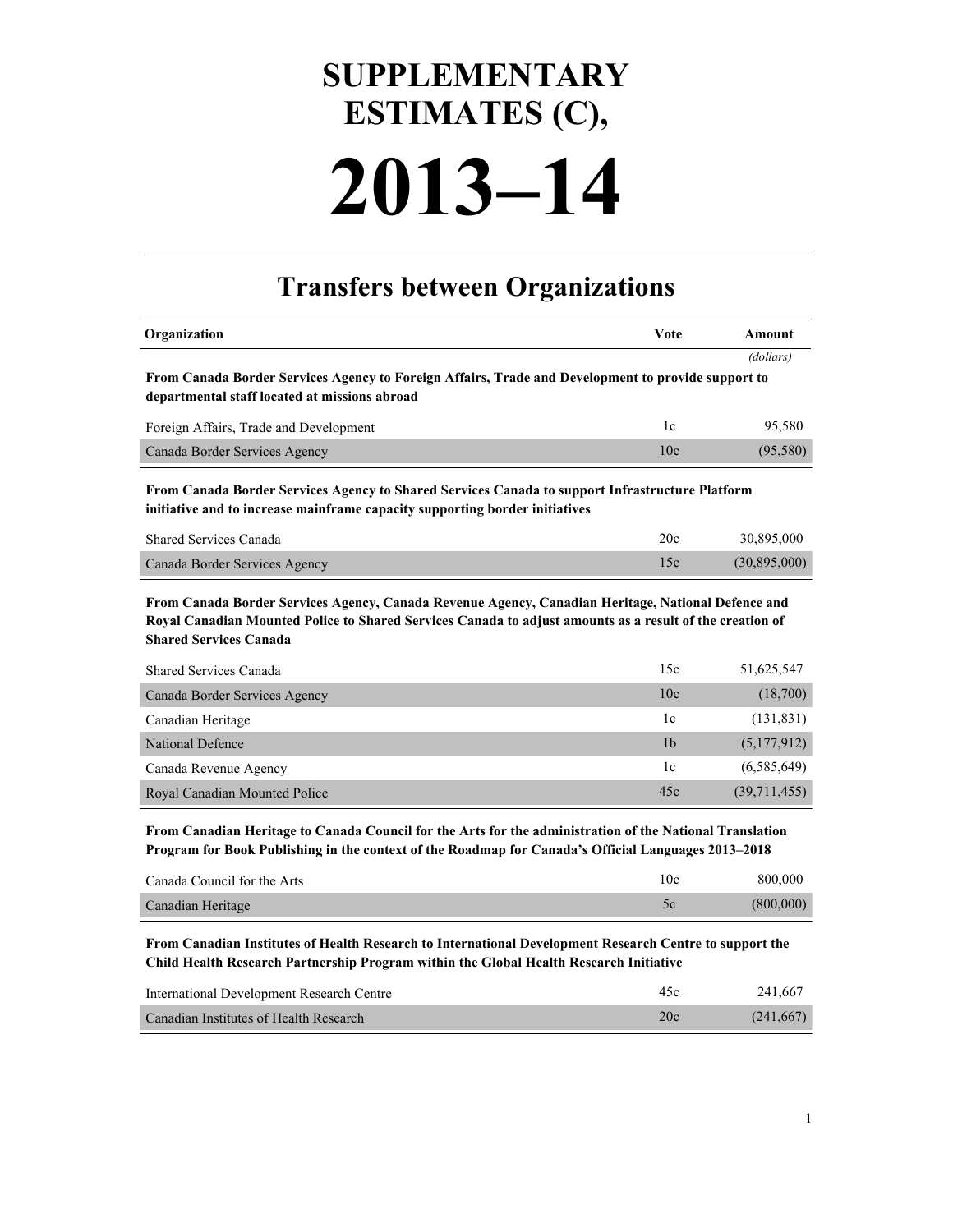| Organization                                                                                                                 | Vote | Amount    |
|------------------------------------------------------------------------------------------------------------------------------|------|-----------|
|                                                                                                                              |      | (dollars) |
| From Citizenship and Immigration to Canada Border Services Agency to adjust amounts as a result of<br>network changes abroad |      |           |
|                                                                                                                              |      |           |

| Canada Border Services Agency | l ()c | 93.300   |
|-------------------------------|-------|----------|
| Citizenship and Immigration   |       | (93.300) |

**From Citizenship and Immigration to Foreign Affairs, Trade and Development for International Experience Canada staff located at missions abroad**

| Foreign Affairs, Trade and Development |               | 946.634     |
|----------------------------------------|---------------|-------------|
| Foreign Affairs, Trade and Development | $\mathcal{L}$ | 88,025      |
| Citizenship and Immigration            |               | (1,034,659) |

**From Citizenship and Immigration to Foreign Affairs, Trade and Development to reimburse amounts previously transferred for the International Experience Canada program**

| Foreign Affairs, Trade and Development | 3.250.000   |
|----------------------------------------|-------------|
| Citizenship and Immigration            | (3,250,000) |

**From Environment and Foreign Affairs, Trade and Development to National Research Council of Canada for the Youth Employment Strategy**

| National Research Council of Canada    | 70c | 1.438.771   |
|----------------------------------------|-----|-------------|
| Environment                            | 10c | (146.000)   |
| Foreign Affairs, Trade and Development | 10c | (1,292,771) |

**From Fisheries and Oceans to Indian Affairs and Northern Development to support the co-management of the Tarium Niryutait Marine Protected Area in the Inuvialuit Settlement Region**

| Indian Affairs and Northern Development | 10c | 80,000   |
|-----------------------------------------|-----|----------|
| <b>Fisheries and Oceans</b>             | 10c | (80,000) |

**From Foreign Affairs, Trade and Development to Citizenship and Immigration, Health and Veterans Affairs to provide support to departmental staff located at missions abroad**

| Citizenship and Immigration            | 1 C            | 338,417    |
|----------------------------------------|----------------|------------|
| Health                                 | <sub>1</sub> c | 151,650    |
| Veterans Affairs                       | TC.            | 33.120     |
| Foreign Affairs, Trade and Development | c              | (523, 187) |

**From National Defence to National Research Council of Canada for the assessment, management and remediation of federal contaminated sites**

| National Research Council of Canada | 60c | 25.000   |
|-------------------------------------|-----|----------|
| National Defence                    |     | (25.000) |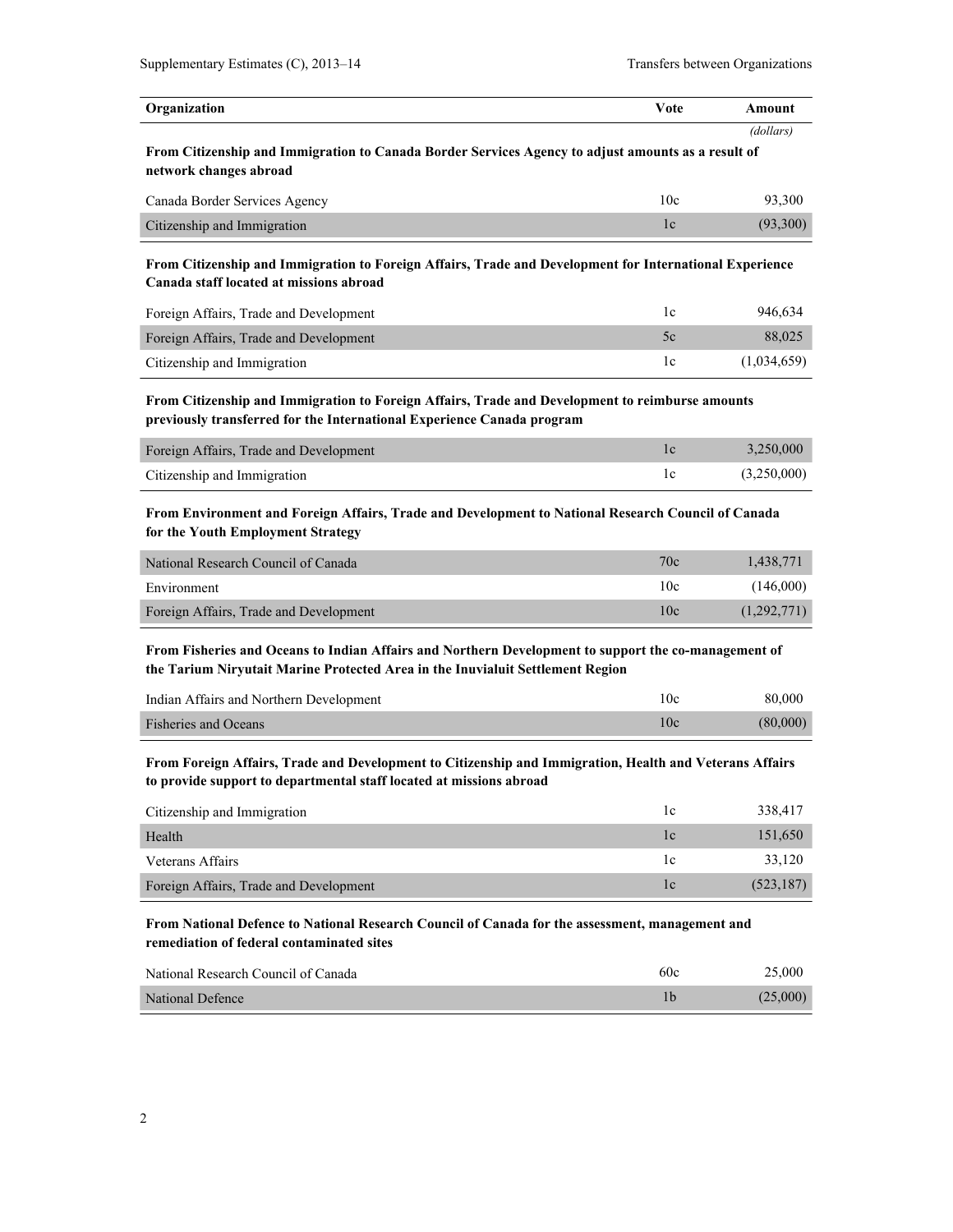| Organization                                                                                              | Vote | Amount    |
|-----------------------------------------------------------------------------------------------------------|------|-----------|
|                                                                                                           |      | (dollars) |
| From National Defence to Shared Services Canada to undertake information technology activities related to |      |           |
| the Carling Campus Project                                                                                |      |           |

| <b>Shared Services Canada</b> | 20c | 2.731.357   |
|-------------------------------|-----|-------------|
| National Defence              |     | (2,731,357) |

**From National Defence to Transport to support the Canadian Safety and Security Program, which provides science and technology solutions, support and advice for responding to the Government of Canada's public safety and security policy imperatives**

| Transport        | 141,900   |
|------------------|-----------|
| National Defence | (141,900) |

**From Natural Sciences and Engineering Research Council to Canadian Institutes of Health Research and Social Sciences and Humanities Research Council to support the Business-Led Networks of Centres of Excellence**

| Canadian Institutes of Health Research            | 20c | 1.363.689   |
|---------------------------------------------------|-----|-------------|
| Social Sciences and Humanities Research Council   | 95c | 238,206     |
| Natural Sciences and Engineering Research Council | 80c | (1,601,895) |

**From Natural Sciences and Engineering Research Council to Social Sciences and Humanities Research Council to support partnerships between Canadian colleges, universities and local companies to increase innovation**

| Social Sciences and Humanities Research Council   | 95c | 43.692   |
|---------------------------------------------------|-----|----------|
| Natural Sciences and Engineering Research Council | 80c | (43,692) |

**From Public Health Agency of Canada to Canadian Institutes of Health Research to support the formation of a Canadian Immunization Research Network**

| Canadian Institutes of Health Research | 20c | 25,000   |
|----------------------------------------|-----|----------|
| Public Health Agency of Canada         | 45b | (25,000) |

**From Public Health Agency of Canada to Canadian Institutes of Health Research to support HIV/AIDS research projects**

| Canadian Institutes of Health Research | 20c  | 500,000   |
|----------------------------------------|------|-----------|
| Public Health Agency of Canada         | .55b | (500,000) |

**From Public Health Agency of Canada to Health for the Health Portfolio Northern Wellness Approach contribution agreements**

| Health                         | 10c | 1,193,831   |
|--------------------------------|-----|-------------|
| Public Health Agency of Canada | 55b | (1,193,831) |